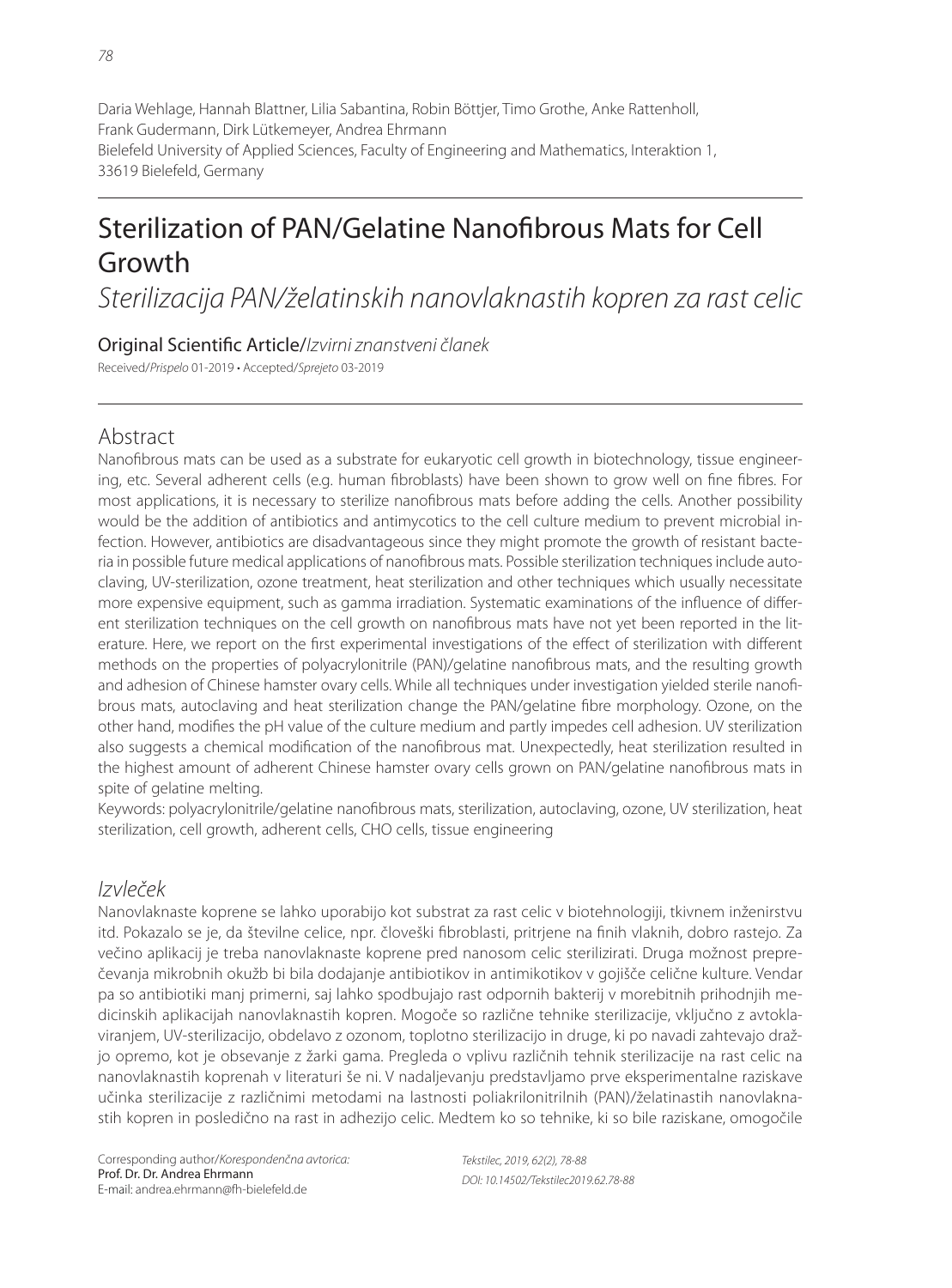izdelavo sterilnih nanovlaknastih kopren, pa sta avtoklaviranje in toplotna sterilizacija spremenila morfologijo PAN/želatinastih vlaken. Po drugi strani pa je ozon spremenil vrednost pH-gojišča in delno oviral celično adhezijo. UV-sterilizacija je vodila tudi v kemično modifikacijo nanovlaknaste koprene. Nepričakovano je bilo, da je toplotna sterilizacija vodila v nastanek največje količine celic jajčnikov kitajskega hrčka (celice CHO), ki kljub taljenju želatine rastejo na PAN/želatinastih nanovlaknih.

Ključne besede: PAN/želatinska nanovlakna, sterilizacija, avtoklaviranje, ozon, UV-sterilizacija, toplotna sterilizacija, rast celic, adherentne celice, celice CHO, tkivni inženiring

## 1 Introduction

Nanofibrous mats with the fibre diameters in the range of some ten to several hundred nanometres can be prepared with electrospinning from diverse polymer solutions or melts. While the easiest technology uses a syringe to extrude the polymer solution through a fine needle into a high electric field [1, 2], needleless technologies allow for higher production output and can often be upscaled from lab to industrial scale [3–5].

Electrospinning from a solution necessitates finding an adequate solvent to dissolve the desired polymer or polymer blend, besides several other prerequisites, such as large enough molecular weight of the polymer to form fibres at all. Several solvents which are often used in electrospinning, however, are toxic or corrosive. While a large number of biopolymers can be electrospun from water [6, 7], only few waterresistant polymers can be spun from low-toxic solvents such as dimethyl sulfoxide (DMSO) [8]. This is one of the reasons why polyacrylonitrile (PAN) is of large interest in electrospinning, apart from its usability as a precursor for carbon nanofibres  $[9-11]$ .

Preliminary tests in our group showed that animal cells do not grow well on pure PAN nanofibrous mats although serum was added to the culture medium. It is well-known that certain proteins present in the serum promote cell adhesion (e.g. fibronectin [12]). Another possibility to enable cell adhesion is coating the cell culture flasks with collagen, which is an established method to enable cell adhesion [13]. Thus, the effect of adding gelatine to the PAN solution was tested. Commercially available gelatine is derived mostly from porcine skin. It is water-soluble, and consists mainly of a mixture of different denatured and partly hydrolysed collagens. PAN/ gelatine nanofibres display slightly increased fibre diameters compared to pure PAN nanofibres [14]. Since the exact distribution of both components in fibres has not been investigated yet, the influence of the fluid culture medium on fibre integrity has to be examined.

Generally, nanofibrous mats prepared from biopolymers, such as gelatine or alginate, are known to support cell growth for wound healing, tissue engineering or biotechnological purposes [15–19]. Especially for elongated cells, such as neurites or fibroblasts, nanofibres have been shown to support cell growth [20–24].

Unexpectedly, possibilities to sterilize nanofibrous mats before the addition of cells and their potential influences on cell growth are only scarcely mentioned in the scientific literature. Castagna et al performed autoclaving and UV irradiation to sterilize polyaniline nanofibrous mats [25]. Arnal-Pastor *et al* used immersion in 70% ethanol for 3 hours, which necessitated careful rinsing with sterile phosphatebuffered saline to remove ethanol residues, making this method very time-consuming [26]. Ethanol was also suggested by Fan *et al* to sterilize regenerated silk fibroin nanofibres [27]. However, absolute ethanol (99.46%) is usually non-sterile since it is known to preserve microbial spores [13]. Therefore, sterilization with ethanol is not a reliable procedure.

In this paper, we report on a comparison of four different sterilization techniques applied for PAN/gelatine nanofibrous mats, and their influence on the growth of adherent CHO cells in the absence of antibiotics and antimycotics. The CHO cells are often used in the production of therapeutic proteins and in diverse biotechnological examinations [28–31]. Hence, they are ideal model cells for preliminary sterility tests.

## 2 Materials and methods

#### 2.1 Electrospinning

Nanofibrous mats were produced with the wirebased electrospinning machine "Nanospider Lab" (Elmarco, Liberec, Czech Republic). The spinning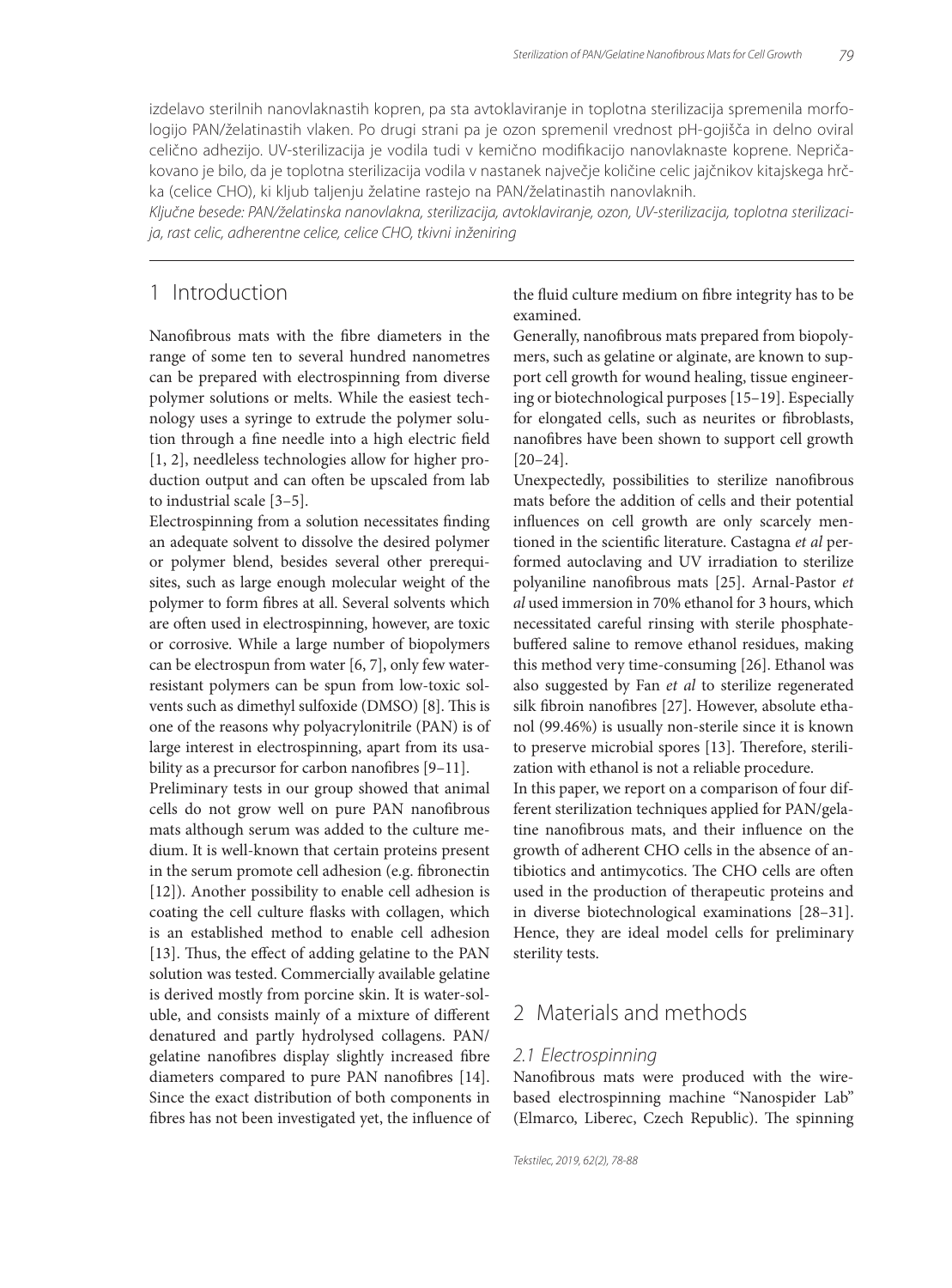parameters were: voltage 70 kV, nozzle diameter 1.5 mm, carriage speed 100 mm/s, static substrate, ground-substrate distance 240 mm, electrode-substrate distance 50 mm, relative humidity 33%, spinning duration 50 min.

The PAN solutions were prepared with a PAN (purchased from Woolworth, Unna, Germany) concentration of 16% in DMSO (min. 99.9%, purchased from S3 Chemicals, Bad Oeynhausen, Germany) by two-hour stirring at room temperature. Gelatine (purchased from Abtei, Marienmünster, Germany) was added in the concentrations of 5% and 10%; higher concentrations were not spinnable.

#### 2.2 Sterilization

Sterilization was performed with the following methods:

A closed box with an ozone generator (CHM GmbH, Amberg, Germany), working according to ISO 105-G03, was used for 15 min, 30 min, 45 min and 60 min. Afterwards, the petri dishes were closed inside the box to avoid contaminations after the sterilization process.

The heat sterilization was performed with an oven UN75 (Memmert, Schwabach, Germany) at the temperatures of 60 °C, 100 °C, 140 °C and 180 °C for 30 min each.

For the UV sterilization, a UV lamp UV-spot 25W/ E27 (Eurolite, Waldbüttelbrunn, Germany) was used. Since this lamp was not specified for sterilization, relatively long irradiation times of 1 h, 1.5 h, 2 h, 2.5 h and 4 h were tested. The heat development during the sterilization was monitored with a thermal camera (FLIR E8, FLIR Systems, Wilsonville, OR, USA). The autoclaving was performed for 20 min at 121  $^{\circ}$ C with a VX-75 autoclave obtained from Systec (Linden, Germany).

Before the sterilization tests, the nanofibrous mat samples were washed three times with highly purified water. After the sterilization, the samples were placed in the wells of a 24-well cell culture plate (Cellstar® , Greiner, Kremsmünster, Austria) inside a biological safety cabinet Safe 2020 (Thermo Electron LED GmbH, Langenselbold, Germany). Prior to that, 5 ml of mediums was pipetted into the well, using five specimens per experiment. One well was used as a sterility test. The incubation was performed for 4 days (96 h) in a HERAcell 240i incubator (ThermoFisher Scientific, Waltham, MA, USA) at 37 °C and 7.5%  $CO<sub>2</sub>$ .

#### 2.3 Cell cultivation

For the cell cultivation, Dulbecco's Modified Eagle's medium (DMEM) / Ham's Nutrient Mixture F12 (1 : 1 DMEM/F12) (purchased from SAFC Biosciences, Irvine, UK) was used as a base. The medium was prepared according to the instructions for use. It was supplemented with glucose (Roth, Karlsruhe, Germany) and L-glutamine (Applichem, Darmstadt, Germany) to the final concentration of  $4$  g/l and 4 mM, respectively. It also contained phenyl red. The pH value was set to 7.4 before the medium was sterile filtered (Sartolab P, 0.45 μm / 0.22 μm, Sartorius, Göttingen, Germany). Finally, 10% sterile donor horse serum (biowest, Nuaillé, France) was added.

The CHO DP-12 cells used in this study were obtained from LGC Standards GmbH, Wesel, Germany (ATCC no. CRL-12445). These Chinese hamster ovary cells grow *in vitro* to form a monolayer if using a serum containing medium.

For the cell cultivation, nanofibrous mat samples of 2 cm × 2 cm were glued with Elastosil E41 RTV-1 silicone rubber (Wacker, Burghausen, Germany) on cover slips (21 mm × 26 mm) (Carl Roth, Karlsruhe, Germany) to keep them inside the medium. After the sterilization, the mats were placed in 6-well plates (Labsolute, Th. Geyer, Renningen, Germany) inside a safety cabinet (HERA Safe 2020, ThermoFisher Scientific, Waltham, MA, USA). 200,000 cells were seeded into each well. In one well, only cells without a nanofibrous mat were cultivated as a control. The cultivation was again performed for 4 days in an incubator at 37  $^{\circ}$ C and 7.5% CO<sub>2</sub>.

Afterwards, the medium was pipetted out of the wells. The cells were dyed with 1 ml methylene blue (euromex, Arnheim, Netherlands; 1 : 16 dilution in PBS). The pretests showed that neither PAN nor gelatine were dyed by it, confirming that all blue objects on nanofibrous mats must belong to cells (not shown).

After PBS was again pipetted out of the wells, 1.5 ml glyoxal solution was added to fix the cells [32]. For this, a 3 vol% glyoxal solution, containing 34.02 ml highly purified water, 9.468 ml ethanol (abs., VWR BDH Prolabo, Langenfeld, Germany), 3.756 ml 40% glyoxal (Roth, Karlsruhe, Germany) and 0.36 ml acetic acid p.a. (VWR BDH Prolabo, Langenfeld, Germany), with the pH value between 4 and 5 was used. The well plate was cooled on ice for 30 min and incubated for another 30 min at room temperature before the glyoxal solution was pipetted out of the wells, and the nanofibrous mats were taken out and dried in the air.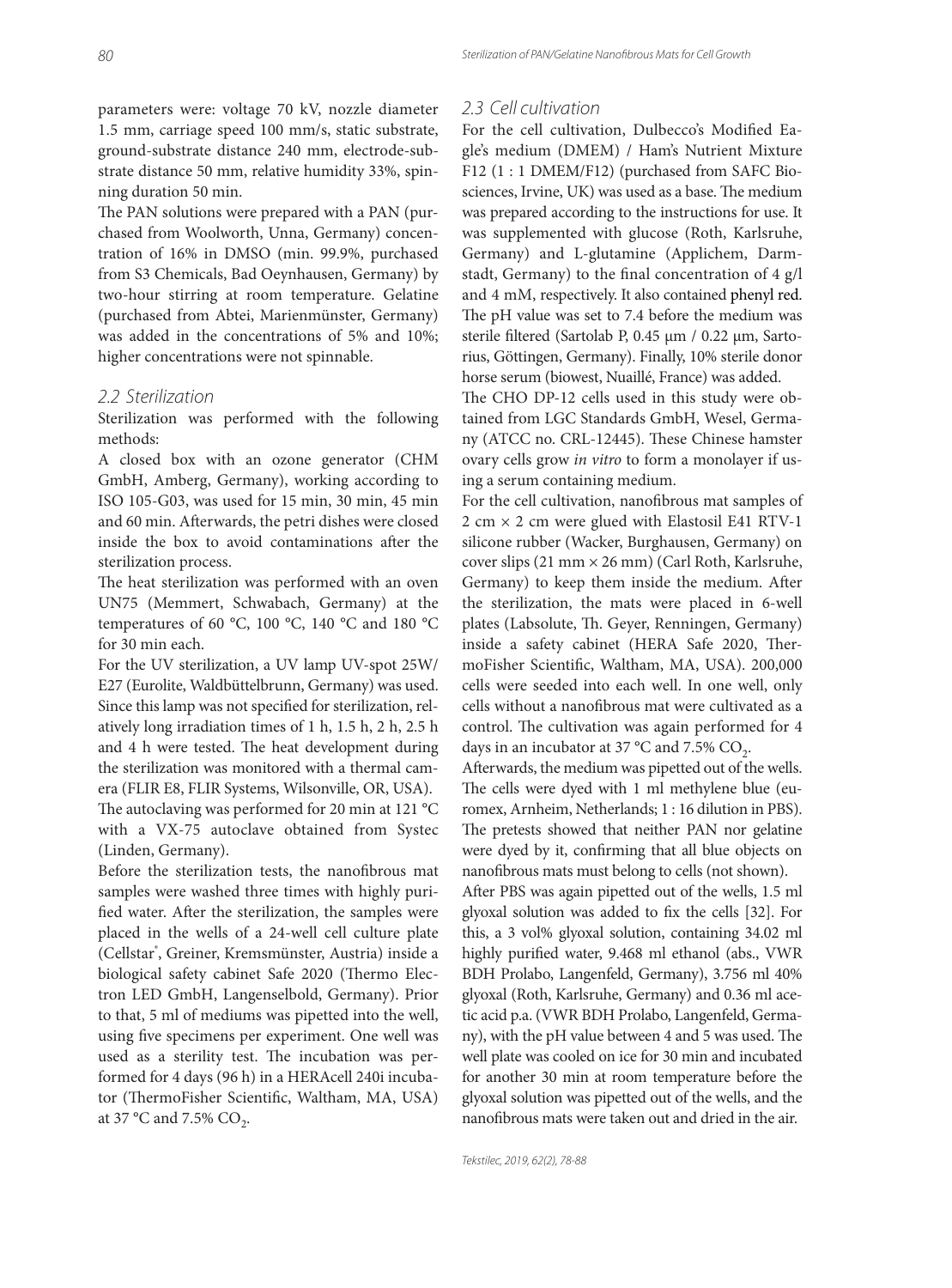#### 2.4 Investigations

An optical examination during cultivation was achieved with an Axiovert 40 CFL microscope (Zeiss, Oberkochen, Germany). After the fixation, confocal laser scanning microscopes (CLSM) VK-9000 and VK-100 (Keyence, Osaka, Japan) were used with the nominal resolution of 2000×.

The number of attached cells on nanofibrous mats was counted with a Neubauer chamber (Hecht Assistent, Sondheim, Germany). The nanofibrous mats were carefully washed with PBS and then treated with a sterile trypsin/EDTA (ethylenediamine tetraacetic acid) solution (biowest, Nuallié, France), digesting the cell-matrix interaction, which results in cell detachment. After 5 min incubation at 37  $^{\circ}C$ , the trypsinization was stopped by diluting the fluid with a culture medium. A 50 μl cell suspension was mixed with 50 μl trypan blue (a vital stain used to colour the dead cells blue) and the cells were counted with a Neubauer chamber.

## 3 Results and discussion

The sterilization test (Figure 1) revealed a colour change of the medium in the wells in which the ozone-sterilized specimens were placed. The medium contained phenyl red, a pH indicator. At neutral pH, phenyl red displays a pink colour. When the pH is lowered, the colour of the indicator changes to yellow. In the cell culture technology, this is useful since the change in colour indicates that the nutrients are used up by the cells. Here, no cells were added to nanofibrous mats. Nevertheless, the colour change was observed. This can be attributed to the



*Figure 1: Sterilization test, photograph taken on day*  0; four wells were incubated without fibre mats as *control ("no fi bres")*

highly reactive ozone molecules that produced radicals which were able to react with the fibres to change the pH value of the surrounding medium.

This effect was only visible directly after the addition of medium; however, on the following day, all wells displayed the same colour as shown here for the not ozone-treated nanofibrous mats, without changing the medium. The medium contained a carbonate buffer system. Since the incubation took place in a  $CO<sub>2</sub>$ atmosphere (7.5%), all pH values changed to the same level. It should be mentioned that in the following test series in which all nanofibrous mats were washed with high-purity water before the sterilization, this finding was only slightly visible, indicating that either DMSO or pure gelatine, which could be washed off, was responsible for the effect. Shorter ozone treatment durations also reduced this effect significantly.

Next, the influence of the sterilization processes and the culture medium on the nanofibrous mat morphologies was tested by CLSM imaging. Figure 2 shows a PAN/gelatine nanofibrous mat before the sterilization, with typical fibre diameters in the range 400-800 nm for both gelatine concentrations, with several thicker fibres on the surface, which were dissolved at higher temperatures, indicating that they mostly consisted of gelatine, while former stabilization test series indicated that most fibres contained a blend of PAN and gelatine, which was water-stable [10]. Figure 3 depicts the results after the sterilization with different methods and immersion in a culture medium.



Figure 2: CLSM image of PAN/gelatine nanofibrous mat with 10% gelatine after electrospinning; scale bar *indicates 20 μm*

Firstly, it was clearly visible that the hot air treatment and autoclaving changed the morphology of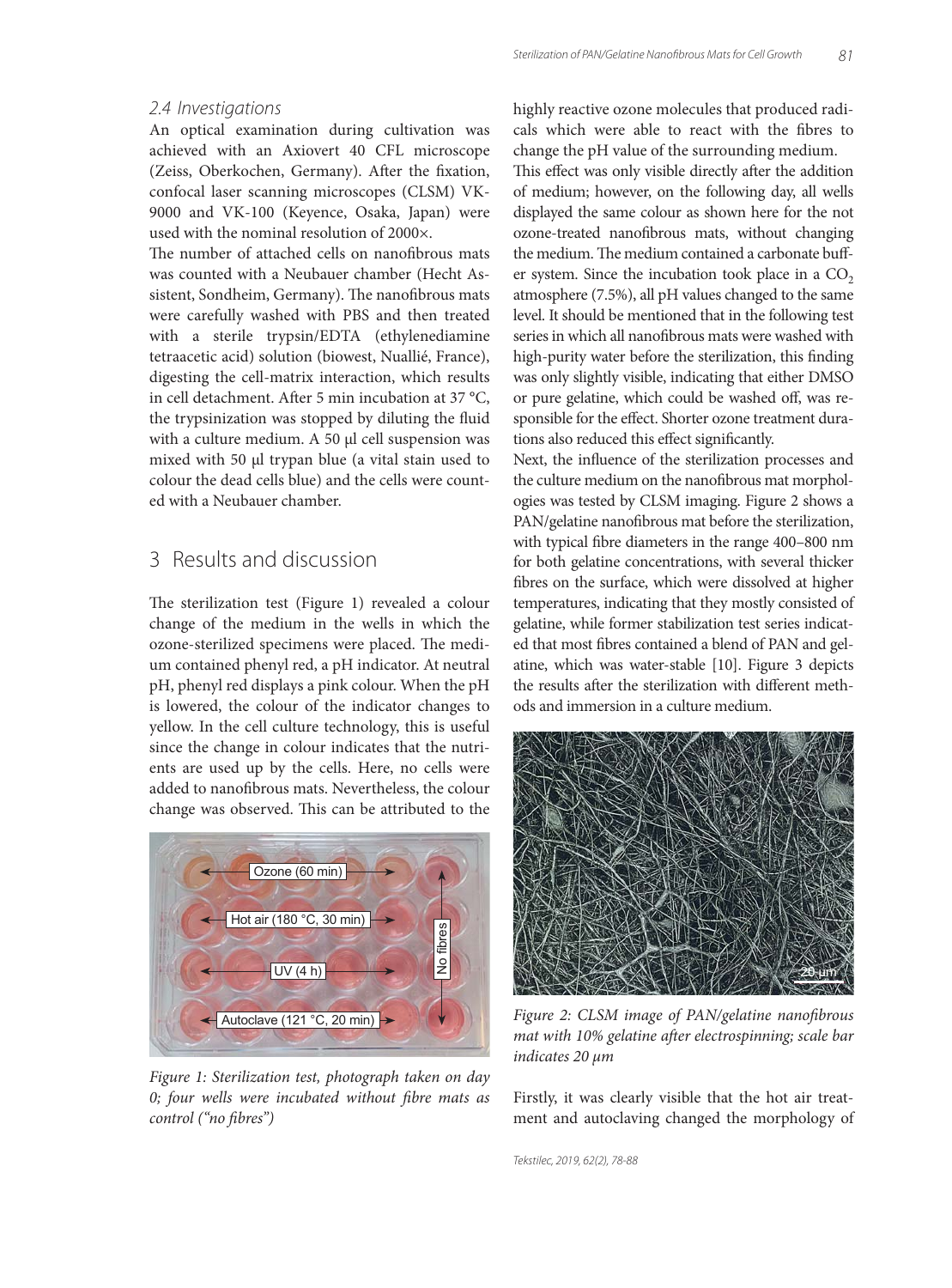| Sterili-<br>zation<br>$\rm technique$                | After sterilization | After culture medium |
|------------------------------------------------------|---------------------|----------------------|
| Ozone<br>$(60 \text{ min})$                          |                     |                      |
| Hot air<br>(180 °C,<br>$30 \text{ min}$ )            |                     |                      |
| $\mathrm{UV}\ (4\ \mathrm{h})$                       |                     | $10 \mu m$           |
| Autoclave<br>$(121 \degree C,$<br>$20 \text{ min}$ ) | um                  | um                   |

*Figure 3: CLSM images of nanofibrous mats taken after sterilization and after following immersion in culture medium; scale bars indicate 10 μm*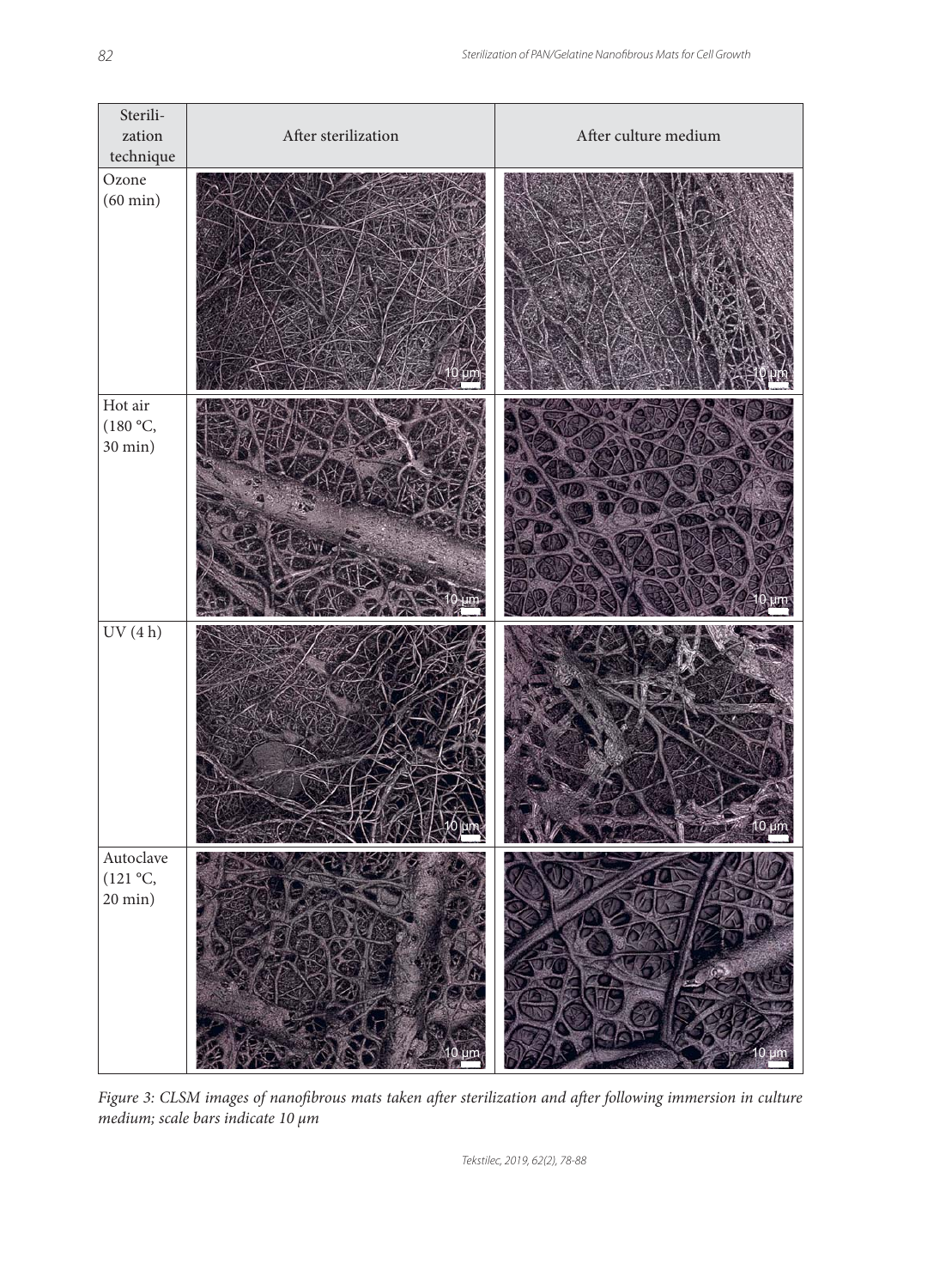fibres. In both cases, gelatine was molten and afterwards solidified again, as described above. A higher temperature used for autoclaving seemed to slightly reduce the viscosity of the molten gelatine and correspondingly increased its spreading over the near environment before the re-solidification.

This could be expected since gelatine was shown to start melting at the temperatures around 32–40 °C [33], the temperature range which was exceeded in both processes. It should be mentioned that during the cell cultivation at 37 °C, gelatine could also be assumed to be molten. In addition, similar changes were visible in parts with UV-sterilized nanofibrous mats, which could be attributed to the hot UV lamp positioned very close to the samples, resulting in the temperature on the sample surface of about 32–36 °C, as measured with a thermal camera.

After the ozone treatment, the relatively thick, long gelatine fibres could clearly be distinguished from the PAN or PAN/gelatine fibres. Previous research revealed that in most fibres, PAN and gelatine were mixed [14]; however, in all cases, pure gelatine fibres were also found in PAN/gelatine nanofibrous mats as visible in the confocal laser scanning microscope images after the stabilization of fibre blends. In these former test series, PAN/gelatine nanofibre mats were stabilized at different temperatures and heating rates, resulting in a clear colour differentiation between the afterwards brown PAN and the silvery gelatine. This enabled distinguishing between both materials optically, instead of using chemical microscopic methods. The morphology of these nanofibrous mats was not different from the one of the original mat.

After the incubation of the ozone treated nanofibrous mat in a culture medium, the thickest fibres were still visible, underlining that they contained PAN as well, since pure gelatine fibres would be expected to dissolve in an aqueous culture medium.

After the general proof that these sterilization methods were applicable to PAN/gelatine nanofibrous mats, shorter treatment times (in the case of ozone and UV sterilization) or lower temperatures (in the case of hot air sterilization) were investigated. In the following cases, contaminations occurred, namely at 15 min of ozone treatment (1 of 5 samples was contaminated), 60 °C heat treatment (6 of 10 samples), 2.5 h of UV treatment (2 of 10 samples), 2.0 h of UV treatment (1 of 10 samples), 1.5 h of UV treatment (1 of 10 samples) and 1 h of UV treatment (2 of 10 samples).

These numbers of contaminated samples exhibited that only for the heat treatment at 60 °C, the sterilization did not work for most samples. In other cases, nanofibrous mats were sterilized at high percentage. While this clearly shows that autoclaving – as the standard method – is still preferable in terms of sterility, the ozone and UV treatments resulted in significantly better maintaining of the nanofibre structure and they can thus be assumed to be more eligible with respect to cell growth. While the sterility in the range of 90% is inacceptable for medical purposes, it may be tolerable for basic research on cell cultures. For the special application of nanofibrous mats for cell growth and cell adhesion, the statistical sterilization success and the dimensional stability of nanofibrous mats have to be balanced. Future investigations will examine the statistical sterilization success of these milder treatments in detail.

For the final cell culturing experiments, the original sterilization temperatures and durations, respectively (Figure 3), were adopted. Figure 4 depicts exemplarily one experiment in which CHO DP-12



*Figure 4: 6-well plate with ozone-sterilized nanofibrous mats (10% gelatine) in culture medium (only medium in lower right well as reference) with CHO DP-12 cells, (a) start of cultivation, (b) end of cultivation at day 5*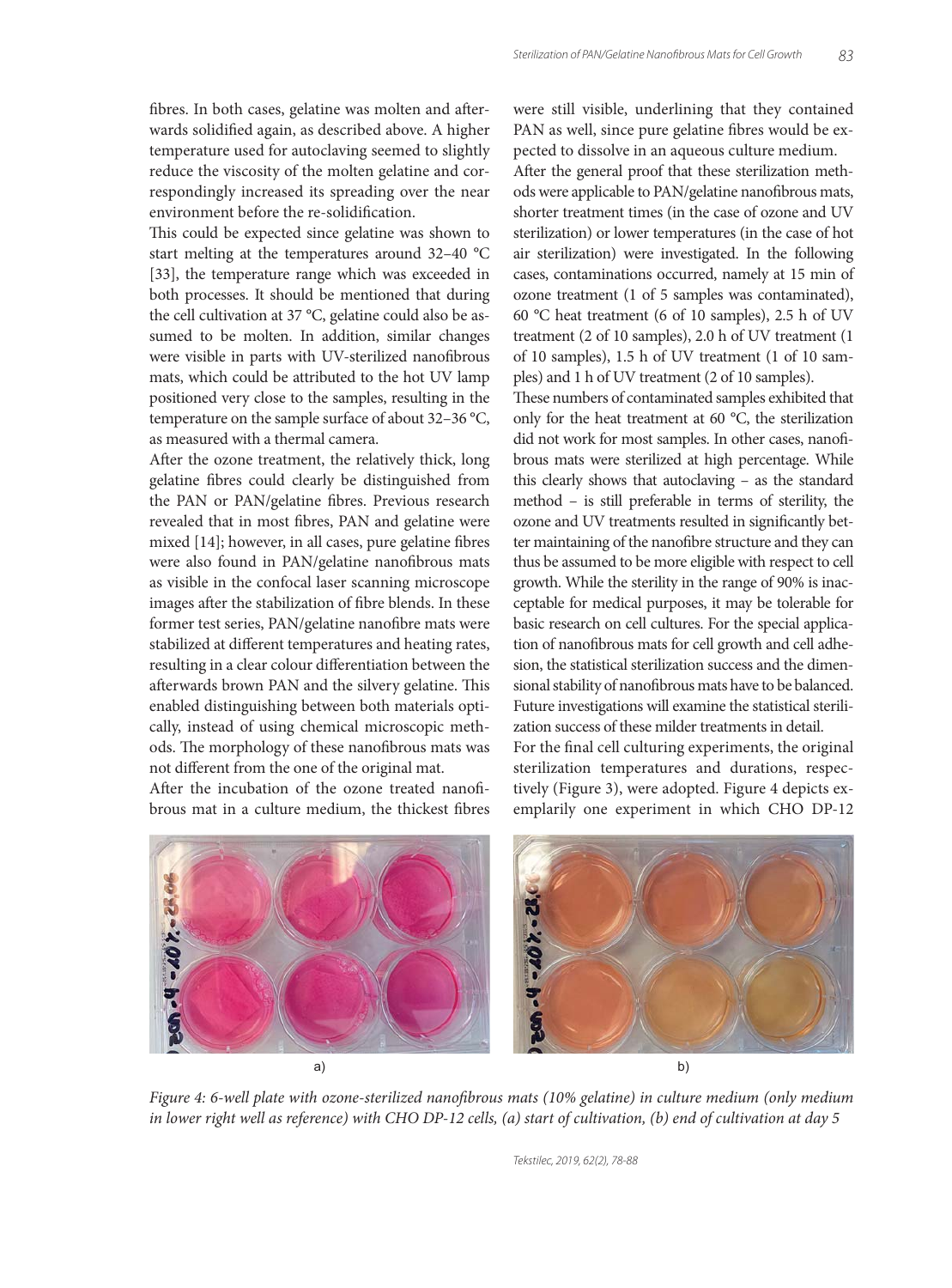cells were cultivated on ozone-sterilized nanofibrous mats containing 10% gelatine. Similar results were gained with 5% gelatine content; a quantitative comparison is given later on.



Ozone Ozone

20 μm







*Figure 6: CLSM images of CHO DP-12 cells on different areas of PAN/gelatine nanofibrous mats sterilized with diff erent methods; scale bars indicate 20 μm*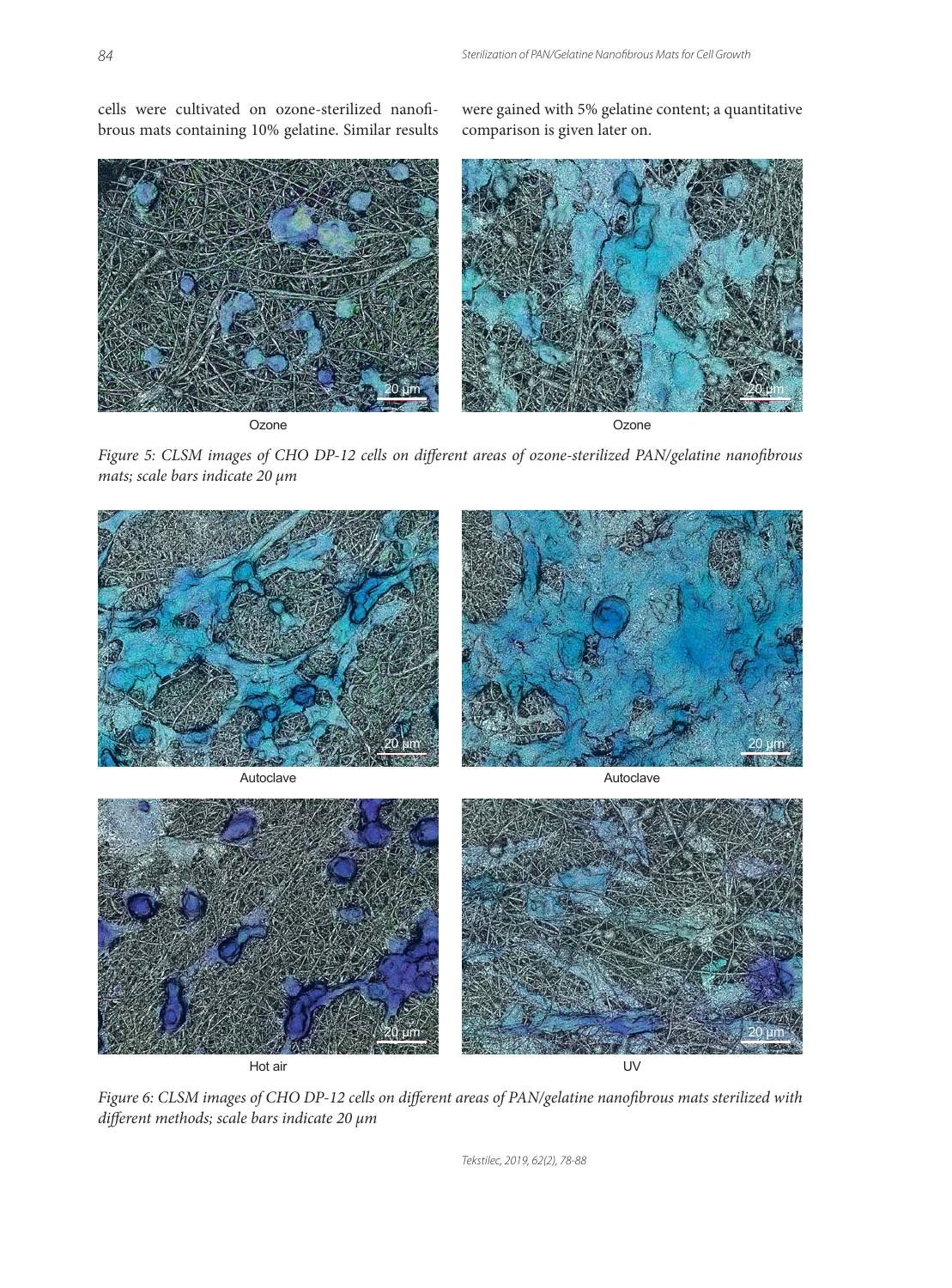Firstly, different colours at the end of cultivation indicate that the cell growth occurred unequally in different wells. The colour change is based on the change in the pH value, as discussed before in the case of ozone-treated samples. Here, however, the nutrient consumption of cells resulted in this pH change, indicating that the wells where the colour of the medium changed to yellow will show the highest cell concentration. Comparing the reference well (lower right) with the others, the cell growth seems to be reduced on ozone-sterilized nanofibrous mats. Figure 5 depicts the CLSM images of CHO DP-12 cells on ozone-sterilized nanofibrous mats with 10% gelatine. The small, round cells seem to be only punctually adhered, while the larger bluish zones show flattened adherent cells where the cytoplasm spread over a larger area. Non-adherent and punctually adhered CHO DP-12 cells have dimensions of approximately 12–17 μm, while the adhered cells in the control wells were measured to have the lengths of approx.  $65 \mu m$  due to their fibroblast-like morphology (not shown).

In the same way, the other three sterilization methods were examined. Figure 6 shows the CHO DP-12 cells on some of these sterilized nanofibrous mats. While the hot air treatment mostly showed small and thus poorly adhered cells, good cell attachment was achieved by autoclaving.

Interestingly, in the case of UV sterilization, partly only a very fine blue layer was visible which may be the cell residues or cell products which are embedded in the nanofibrous mat and fixed by the glyoxal solution.

These CLSM images suggest that autoclaving is the best sterilization technology for the growth of CHO DP-12 cells on PAN/gelatine nanofibrous mats.

To quantitatively examine this question, adherent cells on PAN/gelatine nanofibrous mats with 5% and 10% gelatine were detached by trypsin and subsequently counted using a Neubauer chamber. The results are depicted in Figure 7. It should be mentioned that the cell counting with a Neubauer chamber is usually assumed to have the statistical uncertainty of 20%; this value was used for the error bars. Firstly, on the nanofibrous mats with 10% gelatine, slightly higher cell concentrations were found. However, as the error bars indicate, this tendency is not significant.

For both gelatine concentrations, ozone gave the worst results, which might be related to the observed

pH change in the culture medium, suggesting chemical changes in the nanofibrous mat, which apparently suppressed the cell growth. This finding fits well with the observation in Figure 5, showing only few cells on ozone-treated nanofibrous mats. While Figure 6 suggested that autoclaving would be the ideal sterilization method, the cell counting revealed that the hot air sterilization worked even better. Comparing the respective images in Figure 6, one possible explanation is that during the cell counting with a Neubauer chamber, larger and smaller cells are counted in the same way, while the adherent cells cover larger areas on nanofibrous mats and thus give the impression that more cells are grown on autoclaved nanofibrous mats. Another explanation could be that the cells were not fully detached by trypsinization on autoclaved nanofibrous mats due to tighter binding.



Figure 7: Cell numbers after 4 days of cultivation on *diff erently sterilized nanofi brous mats, counted with Neubauer chamber after trypsinization*  $(N = 2)$ 

Combining all findings presented in this study, it can be concluded that the heat treatment methods, i.e. hot air and autoclaving, are preferable to chemical methods, i.e. ozone treatment, or physical methods, i.e. UV irradiation. One possible explanation for this finding is the partial melting of gelatine during the heat treatment that creates larger areas in which more gelatine is exposed on the surface of nanofibres, making it accessible to cells for attachment; an effect which would even be visible to a certain extent in UV-treated nanofibrous mats due to the heat development of the UV source, as described above. This idea corresponds to the tendency towards slightly larger cell concentrations on nanofibrous mats with higher gelatine content and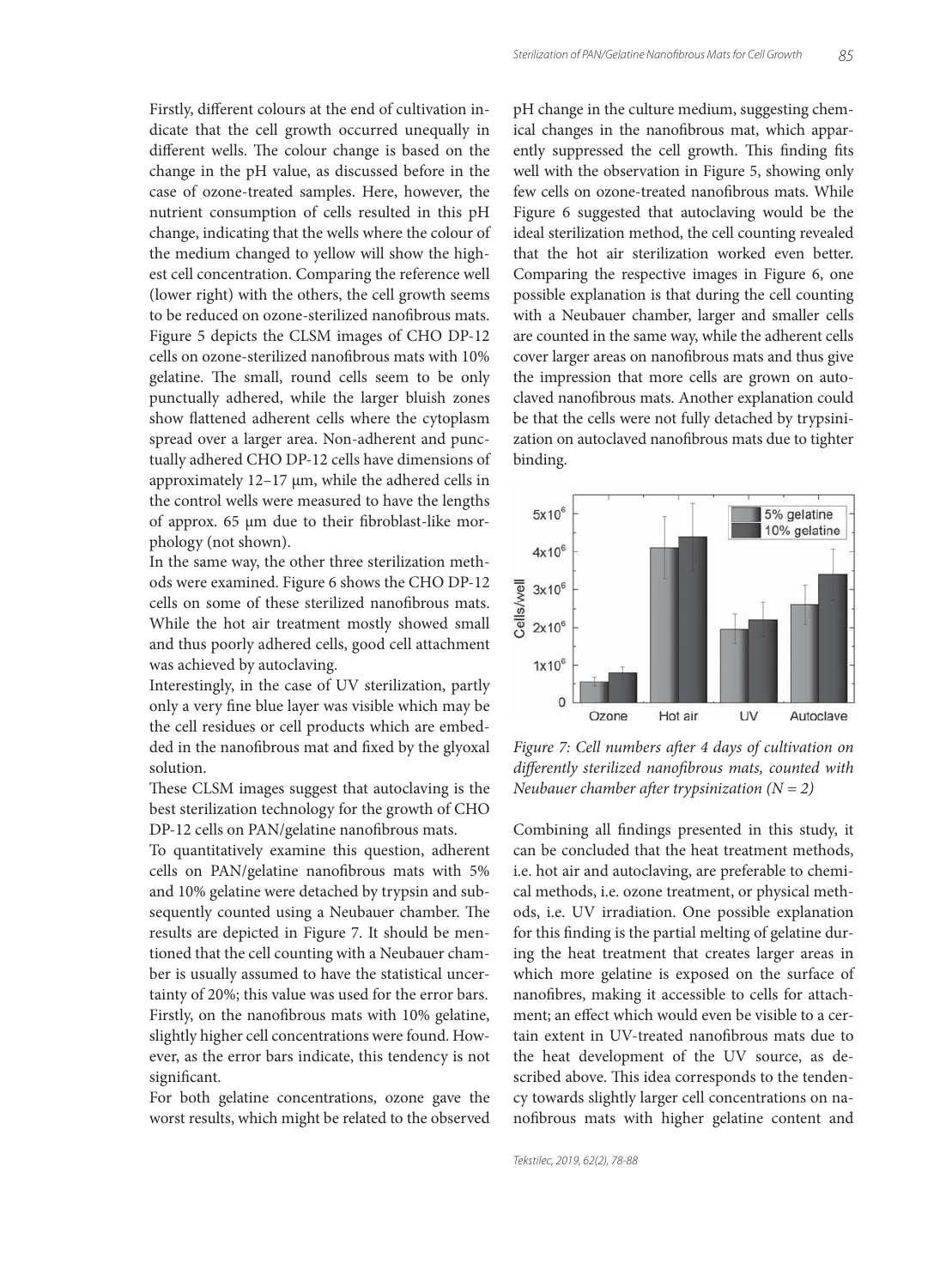previous findings of a student project (unpublished) that the CHO DP-12 cells do not grow at all on pure PAN nanofibrous mats.

## 4 Conclusions and outlook

PAN/gelatine nanofibrous mats were prepared by needleless electrospinning and sterilized using ozone, hot air, UV irradiation and autoclaving. While the hot air treatment, even at only 60 °C, and autoclaving melted gelatine and thus changed the morphology of nanofibrous mats, the ozone sterilization suggested a change in the nanofibrous mat chemistry. Unexpectedly, the degree of gelatine melting at high temperatures seemed to correlate with the cell attachment, resulting in the hot air treatment showing the best cell growth, while the ozone sterilization (the only method without a thermal component) resulted in the poorest cell growth. For all sterilization methods, the cell growth and attachment on PAN/gelatine blends is possible, opposite to pure PAN nanofibrous mats, as shown by previous experiments.

These findings suggest further chemical examinations, especially of the ozone treated samples, as well as an optimization of the electrospinning process to include more gelatine in nanofibrous mats. Finally, different temperature treatments in a broader temperature range will be investigated to optimize the cell growth conditions.

## References

- 1. GREINER, Andreas, WENDORFF, Joachim H. Electrospinning: a fascinating method for the preparation of ultrathin fibers. *Angewandte Chemie International Edition*, 2007, **46**(30), 5670−5703, doi: 10.1002/anie.200604646.
- 2. LI D., XIA, Y. Electrospinning of nanofibers: reinventing the wheel? *Advanced Materials*, 2004, **16**(14), 1151−1170, doi: 10.1002/adma.200400719.
- 3. YALCINKAYA, Fatma, YALCINKAYA, Baturalp, JIRSAK, Oldrich. Influence of salts on electrospinning of aqueous and nonaqueous polymer solutions. *Journal of Nanomaterials*, 2015, **2015**(5), 134251, doi: 10.1155/2015/134251.
- 4. MILASIUS, Rimvydas, RAGAISIENE, Audrone, RUKUIZIENE, Zaneta, MIKUCIONIENE,

Daiva. Possibilities of manufacturing an electrospun web with baltic amber. *FIBRES & TEXTI-LES in Eastern Europe*, 2015, **5**(113), 42−47.

- 5. MOLNAR, Kolos, NAGU, Zsombor K. Coronaelectrospinning: Needleless method for highthroughput continuous nanofiber production. *European Polymer Journal*, 2016, **74**, 279−286, doi: 10.1016/j.eurpolymj.2015.11.028.
- 6. GROTHE, Timo, GROßERHODE, Christina, HAUSER, Thomas, KERN, Philip, STUTE, Kai, EHRMANN, Andrea. Needleless electrospinning of PEO nanofiber mats. Advances in Engi*neering Research*, 2017, **102**, 54−58, doi: 10. 2991/icmmse-17.2017.9.
- 7. GRIMMELSMANN, Nils, HOMBURG, Sarah Vanessa, EHRMANN, Andrea. Electrospinning chitosan blends for nonwovens with morphologies between nanofiber mat and membrane. *IOP Conference Series: Materials Science and Engineering*, 2017, **213**(1), 012007, doi: 10.1088/1757- 899X/213/1/012007.
- 8. WORTMANN, Martin, FREESE, Natalie, SA-BANTINA, Lilia, PETKAU, Richard, KINZEL, Franziska, GÖLZHÄUSER, Armin, MORIT-ZER, Elmar, HÜSGEN, Bruno, EHRMANN, Andrea. New polymers for needleless electrospinning from low-toxic solvents. *Nanomaterials*, 2019, **9**(1), 52, doi: 10.3390/nano9010052.
- 9. MADDAH, Bozorgmehr, SOLTANINEZHAD, Mostafa, ADIB, Korosh, HASANZADEH, Mahdi. Activated carbon nanofiber produced from electrospun PAN nanofiber as a solid phase extraction sorbent for the preconcentration of organophosphorus pesticides. *Separation Science and Technology*, 2017, **52**(4), 700−711, doi: 10.1080/01496395.2016.1221432.
- 10. PANTHI, Gopal, PARK, Soo-Jin, CHAE, Su-Hyeong, KIM, Tae-Woo, CHUNG, Hea-Jong, HONG, Seong-Tshool, PARK, Mira, KIM, Hak-Yong. Immobilization of  $Ag_3PO_4$  nanoparticles on electrospun PAN nanofibers via surface oximation: Bifunctional composite membrane with enhanced photocatalytic and antimicrobial activities. *Journal of Industrial and Engineering Chemistry*, 2017, **45**, 277−286, doi: 10.1016/j.jiec.2016.09.035.
- 11. GROTHE, Timo, WEHLAGE, Daria, BÖHM, Tobias, REMCHE, Alexander, EHRMANN, Andrea. Needleless electrospinning of PAN nanofibre mats. *Tekstilec*, 2017, **60**(4), 290−295, doi: 10.14502/Tekstilec2017.60.290-295.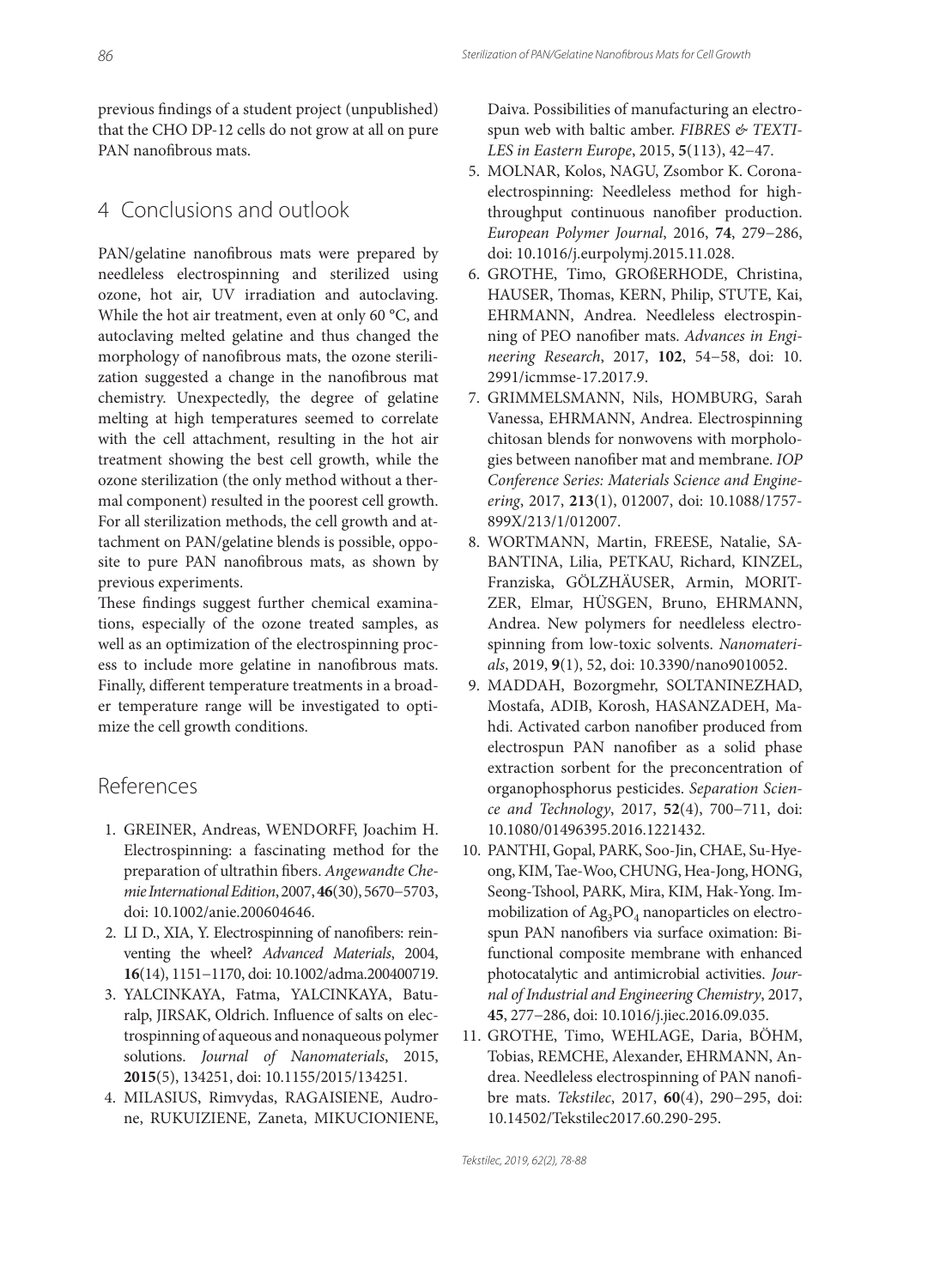- 12. RICHARDSON, Sarah A., RAWLINGS, Thomas M., MUTER, Joanne, WALKER, Marc, BROSENS, Jan J., CAMERON, Neil R., EISSA, Ahmed M. Covalent attachment of fibronectin onto emulsion-templated porous polymer scaffolds enhances human endometrial stromal cell adhesion, infiltration and function. Macromole*cular Bioscience*, 2019, **19**(2), e1800351, doi: 10.1002/mabi.201800351.
- 13. GSTRAUNTHALER, Gerhard, LINDL, Toni. Zell- und Gewebekultur. 7th edition. Berlin : Springer, 2013.
- 14. SABANTINA, Lilia, WEHLAGE, Daria, KLÖK-KER, Michaela, MAMUN, Al, GROTHE, Timo, GARCÍA-MATEOS, Francisco José, RODRÍ-GUEZ-MIRASOL, José, CORDERO, Tomás, FINSTERBUSCH, Karin, EHRMANN, Andrea. Stabilization of electrospun PAN/gelatin nanofi ber mats for carbonization. *Journal of Nanomaterials*, 2018, **2018**, 6131085, doi: 10.1155/2018/ 6131085.
- 15. PAMESHBABU, Arun Prabhu, DATTA, Sayanti, BANKOTI, Kamakshi, SUBRAMANI, Elavarasan, CHAUDHURY, Koel, LALZAWMLIA-NA, V., NANDI, Samit K., DHARA, Santanu. Polycaprolactone nanofibers functionalized with placental derived extracellular matrix for stimulating wound healing activity. *Journal of Materials Chemistry B*, 2018, **6**(42), 6767−6780, doi: 10.1039/C8TB01373J.
- 16. SHAKIBAIE, Mehdi, TABANDEH, Faterneh, SHARIATI, Parvin, NOROUZY, Amir. Synthesis of a thin-layer gelatin nanofiber mat for cultivating retinal cell. *Journal of Bioactive and Compatible Polymers*, 2018, **33**(4), 371−381, doi: 10.1177/0883911518776337.
- 17. ZHU, Caihong, ZHU, Junhui, WANG, Chengwei, CHEN, Ruihua, SUN, Lining, RU, Changhai. Wrinkle-free, sandwich, electrospun PLGA/SF nanofibrous scaffold for skin tissue engineering. *IEEE Transactions on Nanotechnology*, 2018, **17**(4), 675−679, doi: 10.1109/TNANO.2018.2801569.
- 18. ALIPPILAKKOTTE, Shebi, SREEJITH, Lisa. Benign route for the modification and characterization of poly(lactic acid) (PLA) scaffolds for medicinal applications. *Journal of Applied Polymer Science*, 2018, **135**(13), 46056, doi: 10. 1002/app.46056.
- 19. VIGANI, Barbara, ROSSI, Silvia, SANDRI, Giuseppina, BONFERONI, Maria Cristina, MILANESI,

Giulia, BRUNI, Giovanna, FERRARI, Franca. Coated electrospun alginate-containing fibers as novel delivery system for regenerative purposes. *International Journal of Nanomedicine*, 2018, **13**, 6531−6550, doi: 10.2147/IJN.S175069.

- 20. ZINE, Rashtrapal, SINHA, Mukty. Nanofibrous poly(3-hydroxybutyrate-co-3-hydroxyvalerate)/ collagen/graphene oxide scaffolds for wound coverage. *Materials Science & Engineering C, Materials for Biological Applications*, 2017, **80**, 129−134, doi: 10.1016/j.msec.2017.05.138.
- 21. CHARERNSRIWILAIWAT, Natthan, ROJANA-RATA, Theerasak, NGAWHIRUNPAT, Tanasait, OPANASOPIT, Praneet. Aligned electrospun polyvinyl pyrrolidone/poly epsilon-caprolactone blend nanofibrous mats for tissue engineering. *International Journal of Nanoscience*, 2016, **15**(1−2), 1650005, doi: 10.1142/S0219581X16500058.
- 22. OKTAY, Burcu, KAYAMAN-APOHAN, Nilhan, ERDEM-KURUCU, Serap, SÜLEYMANOGLU, Mediha. Fabrication of collagen immobilized electrospun poly(vinyl alcohol) scaffolds. *Polymers for Advanced Technologies*, 2015, **26**(8), 978−987, doi: 10.1002/pat.3512.
- 23. CHEN, Honglin, HUANG, Jin, YU, Jiahui, LIU, Shiyuan, GU, Ping. Electrospun chitosan-graft poly(ε-caprolactone)/poly(ε-caprolactone) cationic nanofibrous mats as potential scaffolds for skin tissue engineering. *International Journal of Biological Macromolecules*, 2011, **48**(1), 13−19, doi: 10.1016/j.ijbiomac.2010.09.019.
- 24. KLINKHAMMER, Kristina, SEILER, Nadine, GRAFAHREND, Dirk, GERARDO-NAVA, José, MEY, Jörg, BROOK, Gary A., MÖLLER, Martin, DALTON, Paul D., KLEE, Doris. Deposition of electrospun fibers on reactive substrates for *In Vitro* investigations. *Tissue Engineering: Part C*, 2009, **15**(1), 77−85, doi: 10.1089/ ten.tec.2008.0324.
- 25. CASTAGNA, Rosella, TUNESI, Marta, SA-GLIO, B., DELLA PINA, Cristina, SIRONI, Annalisa, ALBANI, Diego, BERTARELLI, C., FAL-LETTA, E. Ultrathin electrospun PANi nanofibers for neuronal tissue engineering. *Journal of Applied Polymer Science*, 2016, **133**(35), 43885, doi: 10.1002/app.43885.
- 26. ARNAL-PASTOR, M., MARTÍNEZ RAMOS, C., PÉREZ GARNÉS, M., MONLEÓN PRA-DAS, M., VALLÉS LLUCH, A. Electrospun adherent-antiadherent bilayered membranes based